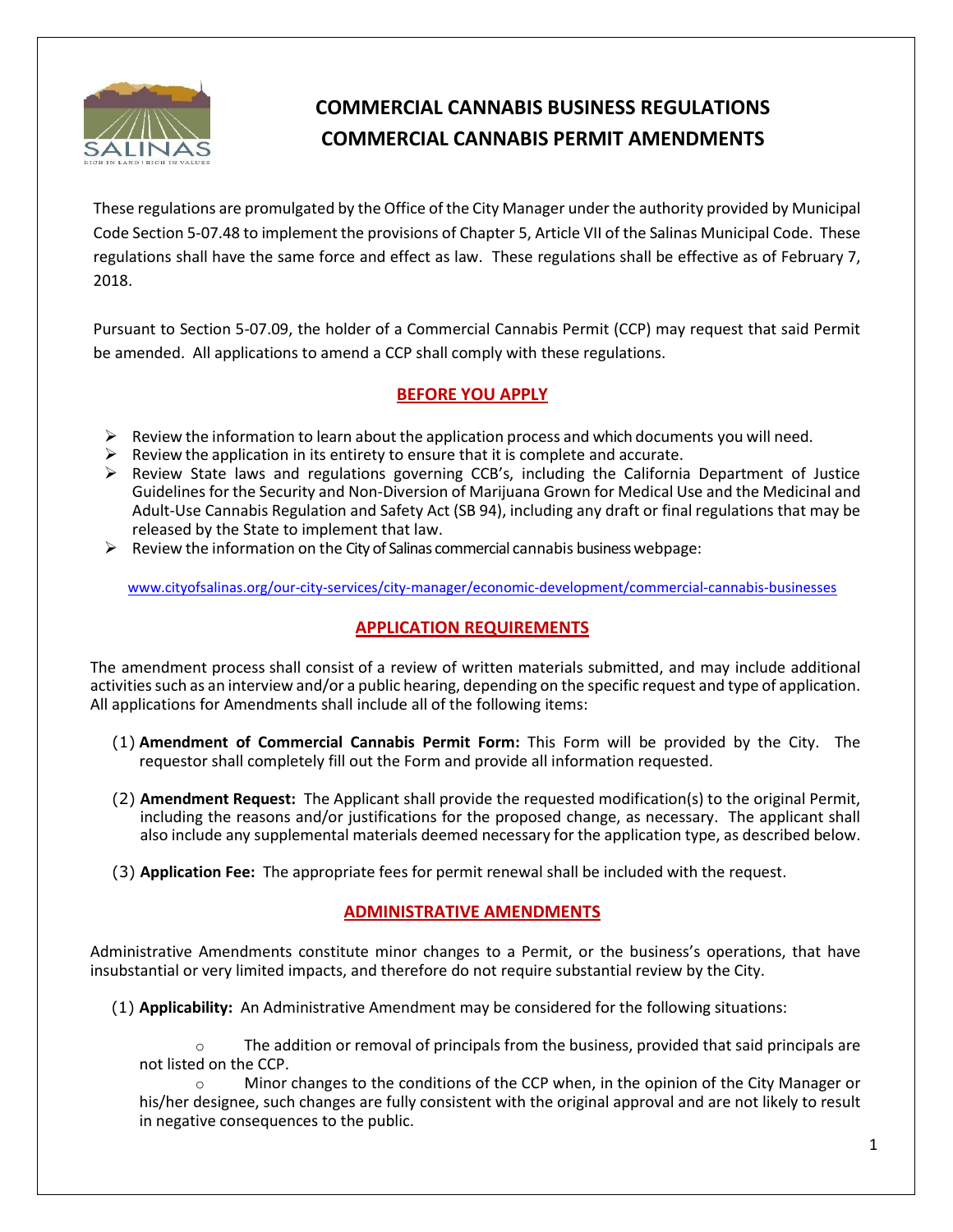- (2) **Amendment Materials:** The Applicant shall submit the materials described under Application Requirements, above. Written materials shall include the names of the principals to be added or removed and/or a description of the proposed modification to the CCP. Principals to be added shall also include proof that they have completed a Criminal History Check with the Salinas Police Department.
- (3) **Amendment Review Process:** The application for an amendment will be reviewed by the Office of the City Manager on behalf of the Selection Committee, who shall render a decision. Decisions may be appealed in accordance with Section 5-07.10.

## **MINOR AMENDMENTS**

Minor Amendments constitute changes to a Permit which warrant a higher level of scrutiny by City staff due to potential negative impacts to the community or the business's operations. These are differentiated from Administrative Amendments in that Minor Amendments have potentially significant impact; however, unlike changes that would require a Major Amendment, these impacts can be reviewed and resolved in isolation of the other provisions and requirements of the Permit, and do not have implications beyond the business.

(1) **Applicability:** A Minor Amendment may be considered for the following situations:

 $\circ$  The addition or removal of a named principal on the CCP, provided that at least one principal from the original approval remains listed on the Permit.

 $\circ$  Changes to the conditions of the CCP when, in the opinion of the City Manager or his/her designee, such changes, while generally consistent with the original approval, represent changes that have the potential to negatively impact business operations and or could result in negative consequences to the public if not properly regulated.

- (2) **Amendment Materials:** The Applicant shall submit the materials described under Application Requirements, above. Written materials shall include the names, background, and qualifications of the principals to be added or removed and/or a description of the proposed modification to the CCP. If the applicant is requesting modification of the conditions of a Permit, the applicant shall resubmit any information provided in the original application that could be impacted by the changes. Principals to be added shall also include proof that they have completed a Criminal History Check with the Salinas Police Department.
- (3) **Amendment Review Process:** The application for an amendment will be reviewed by the City's Selection Committee, who shall render a decision. Decisions may be appealed in accordance with Section 5-07.10.

### **MAJOR AMENDMENTS**

Major Amendments constitute significant changes to a Permit that fundamentally alter the nature of the business in such a manner that all aspects of the business must be reexamined to ensure that operations are consistent with City standards.

(1) **Applicability:** A Major Amendment may be considered for the following situations:

- o The relocation of a business from one location to another.
- $\circ$  Any changes to the Principals where none of the original permittees are listed.
- $\circ$  Requests to engage in volatile manufacturing, where such was not included in the original approval.

 $\circ$  Changes to the conditions of the CCP when, in the opinion of the City Manager or his/her designee, such changes are inconsistent with the original approval.

Changes to any conditions to an original Permit prior to or within one year of its original effective date when, in the opinion of the City Manager or his/her designee, such change could have a material impact on the score the application received from the Selection Committee.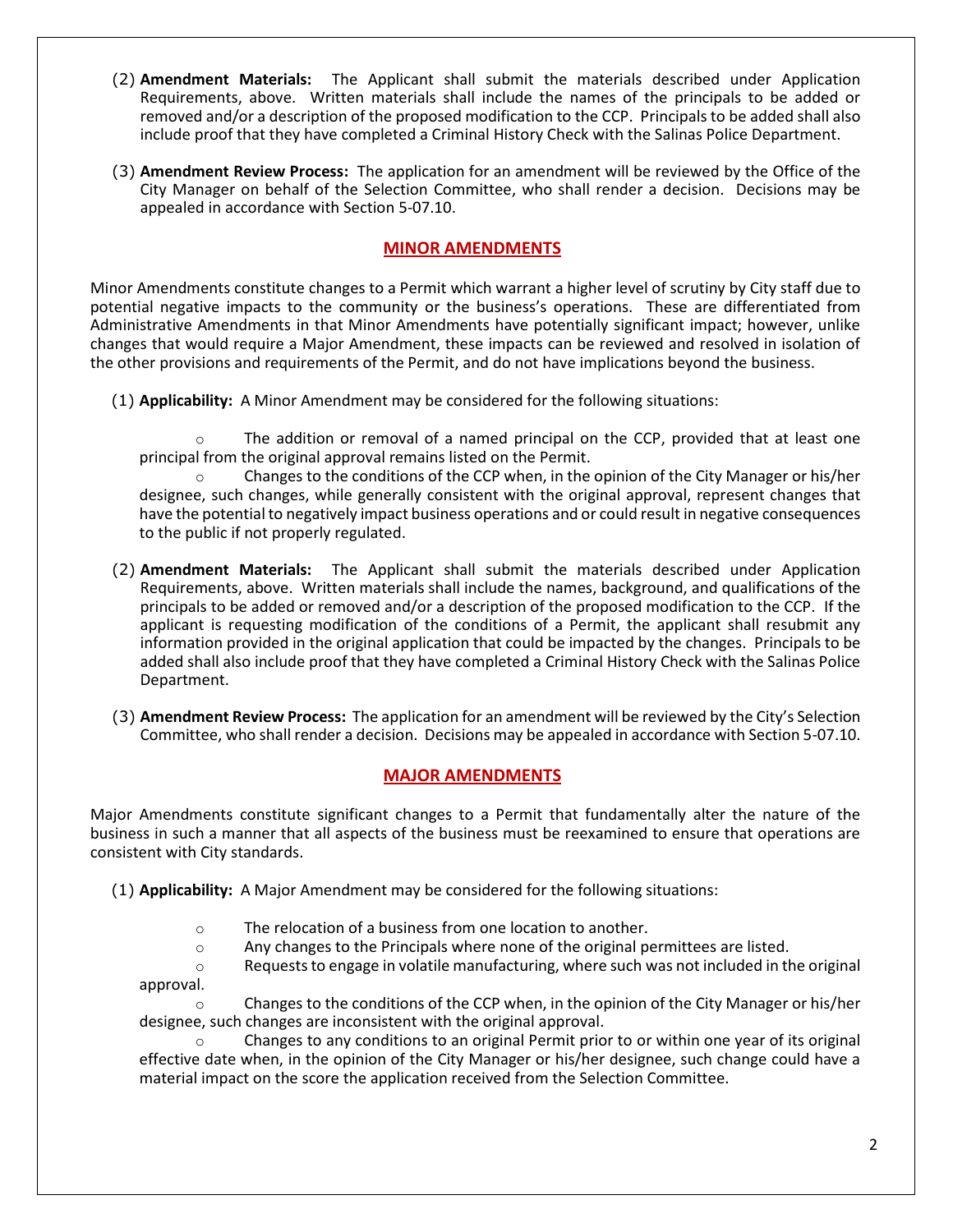(2) **Amendment Materials:** The Applicant shall submit the materials described under Application Requirements, above. Written materials shall include the names of the principals to be added or removed and/or a description of the proposed modification to the CCP. If the applicant is requesting modification of the conditions of a Permit, the applicant shall resubmit any information provided in the original application that could be impacted by the changes. Principals to be added shall also include proof that they have completed a Criminal History Check with the Salinas Police Department.

If the application includes a **relocation of the business**, the following materials shall be submitted in addition to those described above:

- $\circ$  A Zoning Verification Letter from the Community Development Department for the Proposed Site;
- $\circ$  Proof that the applicant has irrevocable rights to use the proposed site. This can include proof of ownership, a signed lease, or a signed option or other binding agreement.
- $\circ$  Resubmittal of all components required for an original application provided, however, that if there are no changes to the existing principals listed on the Permit, it is not necessary to initiate a new background check for those individuals, although a restatement of qualifications may be necessary if the amendment includes operational changes.
- (3) **Amendment Review Process:** The application for an amendment will be reviewed by the Selection Committee, who shall render a decision. If the amendment is to a Permit that has either not yet become effective, or is within one year of its original effective date, the Amendment to New Permits section, below, shall apply. Decisions may be appealed in accordance with Section 5-07.10.

If the application includes a **relocation of the business**, or if deemed necessary in the opinion of the City Manager or his/her designee, the review of the application will include public notification. This notification will, at a minimum, follow these guidelines:

- $\circ$  A notice describing the proposed project, including the type of business, shall be sent via US Mail to all owners of real property located within 300 feet of the boundaries of the proposed site. The site's boundaries shall generally be considered to be all Assessor's Parcels fully or partially occupied by the proposed operation (including parking).
- $\circ$  The Notice shall provide a 10-day period for the owners and any other persons to provide information to the City regarding the proposed site. Contact information for the City shall be provided on the Notice.

If, based upon the responses to the Notice, or for any other reason, the Selection Committee determines that the public interest would be best served by holding a public meeting or hearing, a meeting shall be scheduled to receive additional input.

### **AMENDMENTS TO NEW PERMITS**

This Section shall apply to any applications for an amendment to a Permit either prior to or within one year of that Permit's effective date. The City recognizes that the integrity of the Permit review and scoring process is contingent upon accurate information being submitted to the Selection Committee. While the City recognizes that business conditions change, and that these changes often necessitate adjustment to business activities, the City also recognizes that it is vital that the best applications be given precedence, and that after-the-fact modifications of proposals can undermine this effort.

(1) **Applicability:** This Section shall apply to any amendment application that meets all of the following criteria.

The Commercial Cannabis Permit has been issued, but is either not yet effective, or is within one year of its original effective date. This Section shall not be applicable to Permits that have been renewed at least once.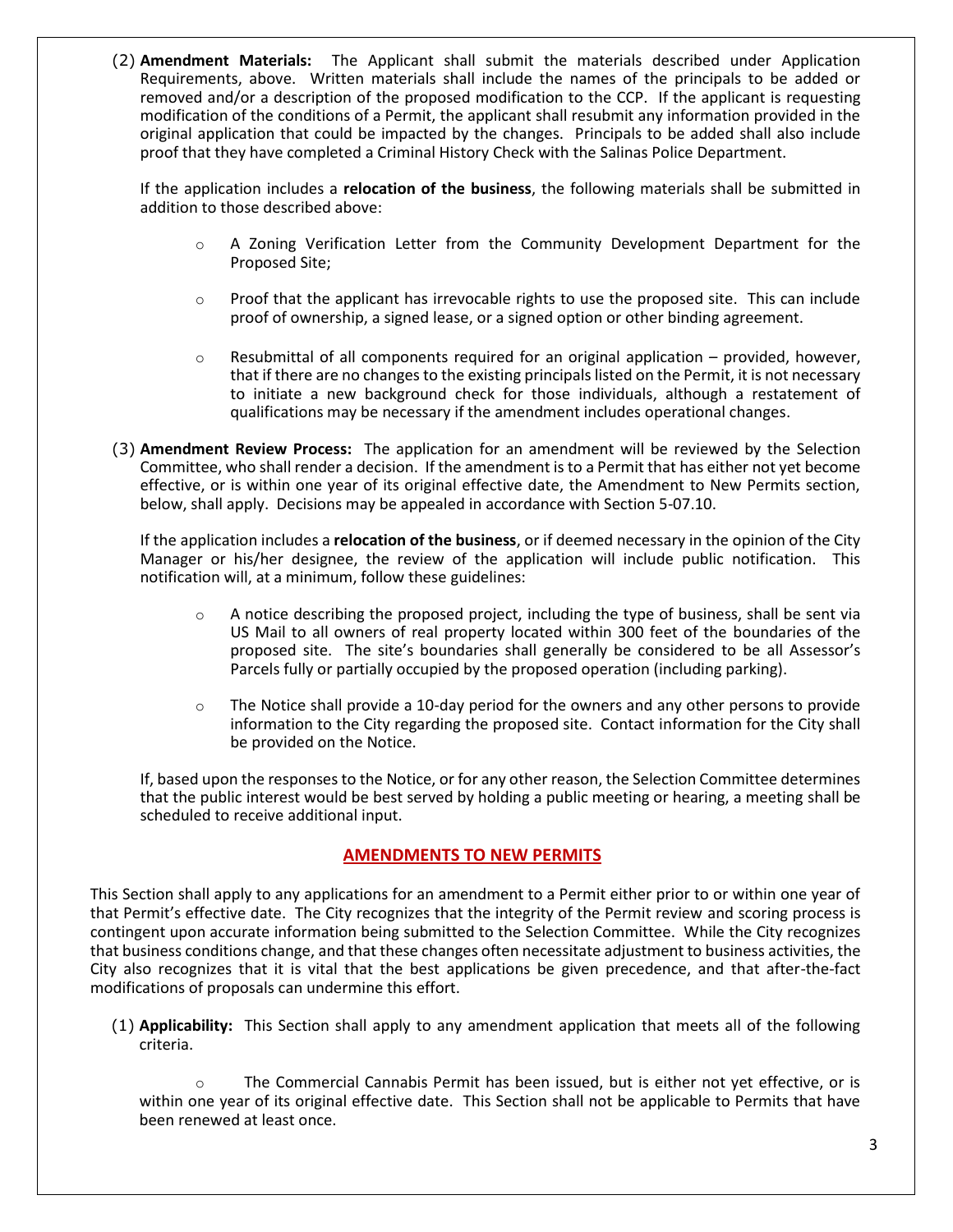o The scope of the proposed changes would otherwise be considered to be a Minor or Major Amendment. Administrative Amendments are not subject to this Section and may be reviewed in accordance with the provisions specified elsewhere in these regulations.

o The City has previously denied applications for a commercial cannabis business of the same business type (ie Cultivation, Delivery, Dispensary, Distribution, and/or Manufacturing) due solely to the lack of Permit availability.

 $\circ$  The City had allocated all available Permits for the same business type at the time of approval of the original Permit.

- (2) **Amendment Materials:** The Applicant shall submit the materials described under Major Amendment Section, above.
- (3) **Amendment Review Process:** All amendments considered under this Section shall be submitted and processed as a Major Amendment. In addition to the processes and requirements described under that Section, the Selection Committee shall rescore the application in accordance with the scoring criteria utilized in any and all application round(s) which have occurred since the original approval and for which applications for the same business type were denied solely due to lack of availability of permits. The Selection Committee shall not approve any amendment request that receives a score from the Selection Committee that is lower than the score received by any business of the same business type that was denied solely due to the lack of availability of permits. The Selection Committee may give the applicant the opportunity to modify the proposal if two scores are within 5% of each other; otherwise, the application shall be denied.

#### **AMENDMENTS AT THE TIME OF RENEWAL**

Amendments may be requested a part of the Renewal Process. Administrative Amendments may be considered and made as a part of that process with no additional fees or process, provided that the requested change is made in the Request for Renewal. Any changes that would otherwise be considered a Minor or Major Amendment shall require the submittal of all fees and documents stipulated by these Regulations.

#### **DESCRIPTION OF EVALUATION CRITERIA**

When applicable, Amendments shall address the following criteria:

- ➢ **Community Benefits**. The application should describe benefits that the CCB would provide to the local community, such as donations of time, money, or expertise, that would provide positive benefits to the residents of Salinas.
- ➢ **Economic Benefits**. The application should describe to what extentthe CCB will contribute to the economy of the City of Salinas, such as through employment; heightened pay and benefits (including recognition of the collective bargaining rights of employees); the incorporation of technology and innovation into business practices and whether/how those technologies may have applicability to the broader agricultural industry; the incorporation of medical research opportunities into the business plan; potential tax revenue for the City of Salinas; and any other benefits that may be applicable.
- ➢ **Employee Safety.** The application should describe how employees working on-site will be kept safe through the use of security features (such as alarms, guards, and safes), training, storage of hazardous materials, and other business practices that ensure a safe working environment. An appropriate response will have considered all possible fire, hazardous material, and inhalation issues/threats and will have both written and physical mechanisms in place to deal with each specific situation, as well as details on operational security, including but not limited to general security policies for the facility, employee specific policies, training, sample written policies, transactional security, visitor security, 3rd party contractor security, and delivery security.